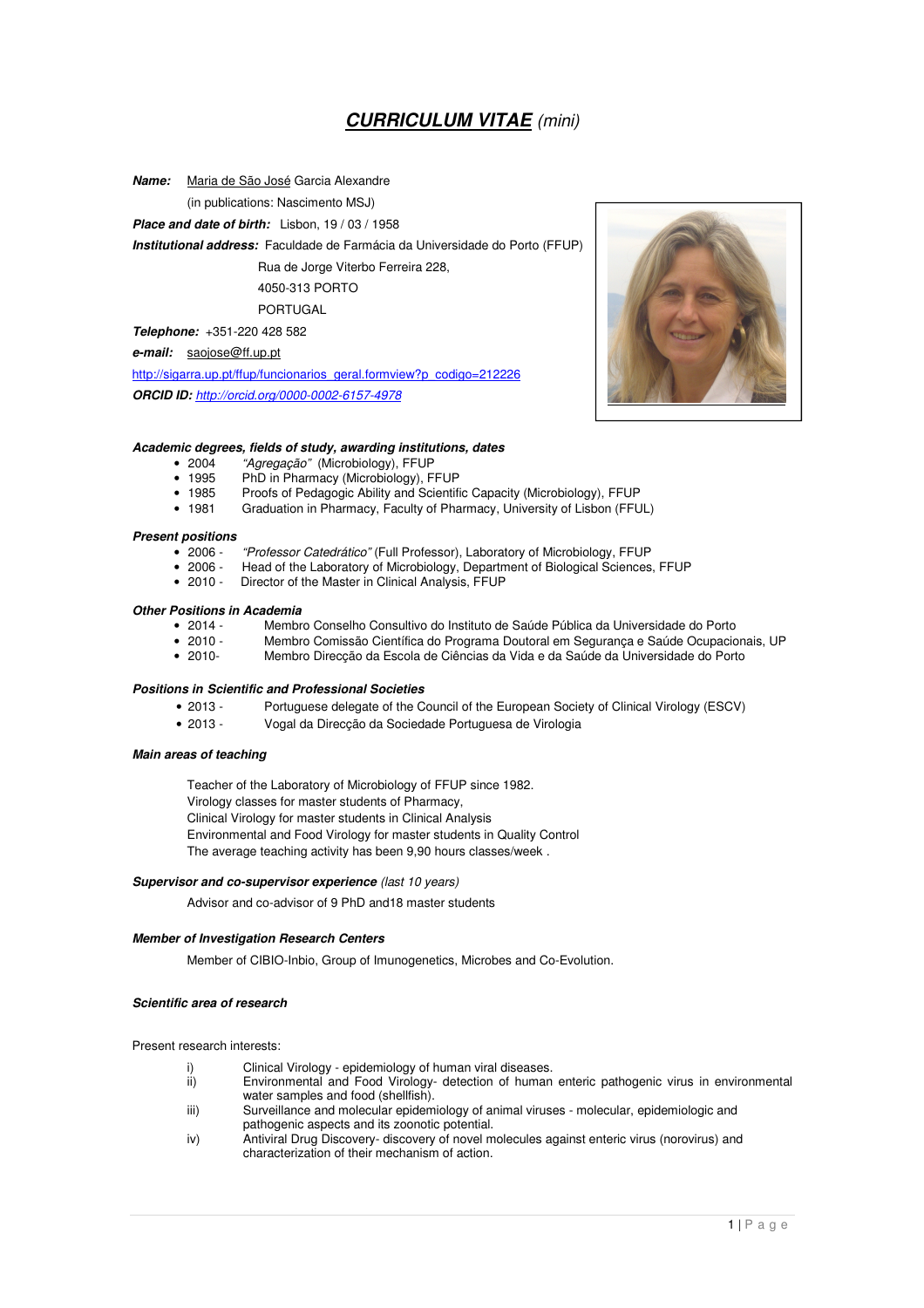#### **Publications in International peer-reviewed journals** (total 98)

More relevant papers in the last 5 years

- Mesquita JR, Barclay L,**Nascimento MSJ,** Vinjé J**. (2010)** Novel norovirus in dogs with diarrhea. Emerging Infectious Diseases. 16 (6): 980-982.
- Gonçalves G, Gouveia E, Mesquita JR, Almeida A, Ribeiro A, Pereira J, **Nascimento MSJ** (**2011)** Outbreak of acute gastroenteritis caused by adenovirus type 41 in a kindergarten Epidemiology and Infection. 15:1-4.
- Mesquita JR, Vaz L, Cerqueira S, Castilho F, Santos R, Monteiro S, Manso CF, Romalde JL, **Nascimento MSJ**. (**2011)** Norovirus, hepatitis A virus and enterovirus presence in shellfish from high quality harvesting areas in Portugal. Food Microbiology. 28: 936-941.
- Wyn-Jones P, Carducci A, Cook N, D'Agostino M, Divizia M, Fleischer J, Gantzer C, Gawler A, Girones R, Holler C, de Roda Husman AM, Kay D,Kozyra I, Lopez-Pila J, Muscillo M, **Nascimento MSJ**…………Wyer M. (**2011)** Surveillance of adenoviruses and noroviruses in European recreational waters. Water Research. 45 (3)1025-1038.
- Rodríguez-Lázaro D, Cook N, Ruggeri FM, Sellwood J, Nasser A, **Nascimento MS**, D'Agostino M, Santos R, Saiz JC, Rzeżutka A, Bosch A, Gironés R, Carducci A, Muscillo M, …………van der Poel WH (**2012)** Virus hazards from food, water and other contaminated environments. FEMS Microbiol Rev. 36 (4) 786-814.
- Berto A, Baker JA, Mesquita JR**, Nascimento MSJ**, Banks M, Martelli F, Ostanello F, Angeloni G, Ruggeri FM, Bartolo I, Vasickova P, Diez-Valcarce M, Hernandez M, Rodriguez-Lazaro D, van der Poel WHM. **(2012)**  Prevalence and transmission of hepatitis E virus in domestic swine populations in different European countries. BMC Research Notes 5: 190.
- Berto A, Mesquita JR, Hakze-van der Honing R, **Nascimento MSJ**, van der Poel WH **(2012)** Detection and characterization of hepatitis E virus in domestic pigs of different ages in Portugal. Zoonoses and Public Health 59, (7) 477–481.
- Mesquita JR, **Nascimento MS**. **(2012)** Molecular epidemiology of canine norovirus in dogs from Portugal, 2007- 2011. BMC Vet Res. 8(1):107.
- Rocha-Pereira J, Jochmans D, Dallmeier K, Leyssen P, **Nascimento MSJ**, Neyts J. **(2012)** Favipiravir (T-705) inhibits in vitro norovirus replication". Biochem Biophys Res Commun. 424 (4): 777-780.
- Mesquita JR, **Nascimento MSJ (2012)** Serosurvey of veterinary conference participants for evidence of zoonotic exposure to canine norovirus - study protocol. Virology Journal. 9 :250 .
- Rocha-Pereira J, Jochmans D, Dallmeier K, Leyssen P, Cunha R, Costa I, **Nascimento MSJ**, Neyts J **(2012)** Inhibition of norovirus replication by the nucleoside analogue 2'-C-methylcytidine. Biochem Biophys Res Commun. 427(4): 796-800.
- Pereira C, Lopes E, Mesquita JR, **Nascimento MSJ**, Saraiva L. **(2012)** Production and purification of the VP1 capsid protein of a novel canine norovirus using the Saccharomyces cerevisiae expression system. Journal Microbiological Methods, 91 (3) 358-360.
- Mesquita JR, Conceição-Neto N, Valente-Gomes G, Gonçalves G, **Nascimento MSJ**. **(2013)** Antibodies to hepatitis E virus in Portuguese mothers and their newborns J Med Virol. 85 (8):1377-8.
- Mesquita JR, Costantini VP, Cannon JL, Lin S-C, **Nascimento MSJ**, Vinje J **(2013)** Presence of antibodies against genogroup VI norovirus in humans. Virology Journal 10:176.
- Santos L, J R Mesquita, N Rocha Pereira, C Lima-Alves, R Serrão, P Figueiredo, J Reis, J Simões**, Nascimento MS**, A Sarmento. **(2013).** Acute hepatitis e complicated by Guillain-Barré syndrome in Portugal, December 2012 – A case report. Eurosurveillance 18 (34) pii: 20563
- Rocha-Pereira J, Jochmans D, Debing Y, Verbeken E, **Nascimento MSJ**, Neyts J **(2013)** The viral polymerase inhibitor 2'-C-methylcytidine inhibits Norwalk virus replication and protects against norovirus-induced diarrhea and mortality in a mouse model. Journal of Virology 87(21):11798-11805.
- Mesquita JR, Valente-Gomes G, Conceição-Neto N, **Nascimento MSJ (2014)** Pet veterinarians have no increased risk of hepatitis E compared to the general population. J Med Virol. 86 (6):954-6.
- Ng TFF, Mesquita JR, **Nascimento MSJ**, Kondov NO, Wong W, Reuter G, Knowles NJ, Vega E, Esona MD, Deng X, Vinjé J, Delwart E. **(2014)** Feline fecal virome reveals novel and prevalent enteric viruses. Vet Microbiol. 171 (1-2):102-11.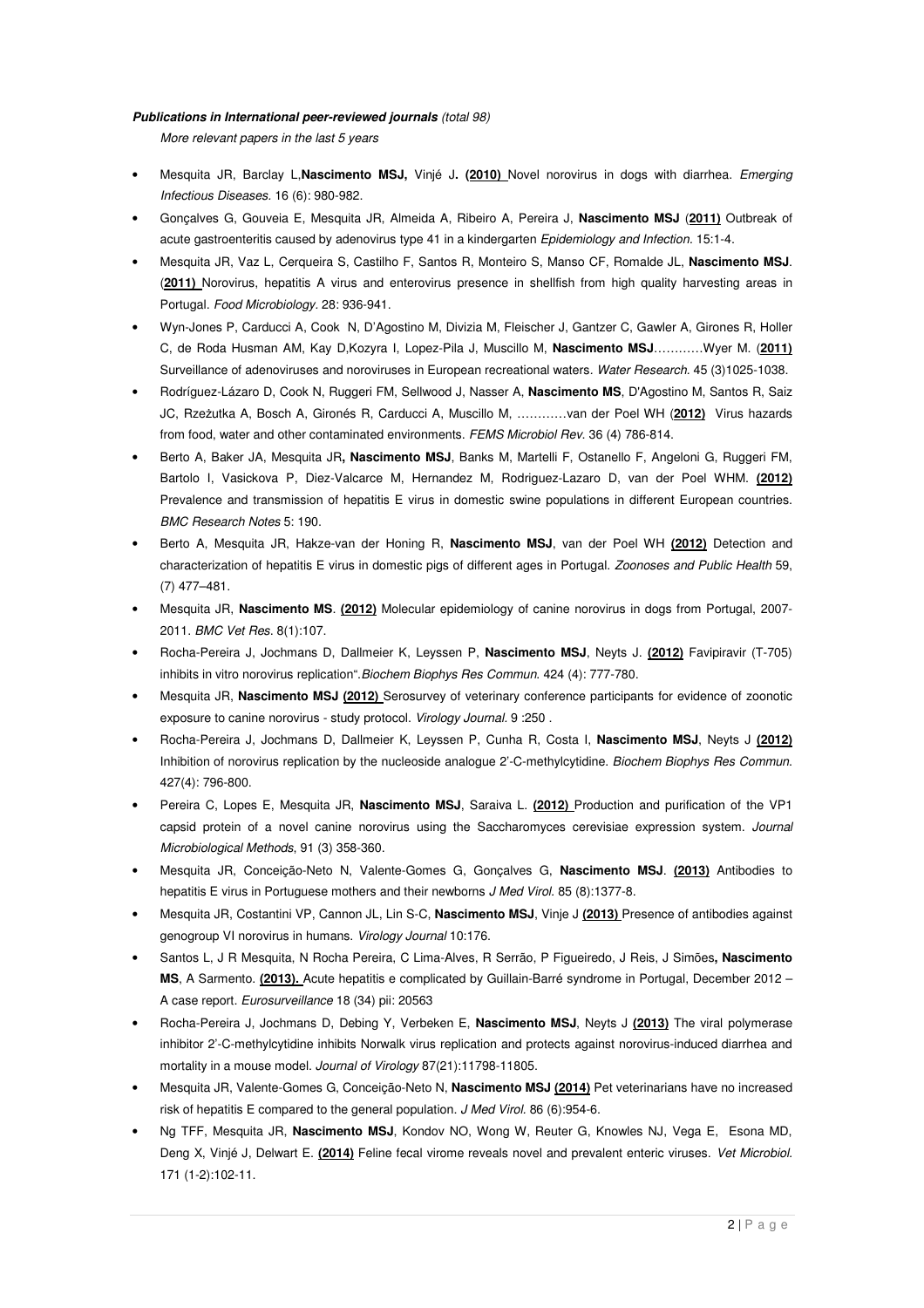- Mesquita JR, Delgado I, Costantini V, Heenemann K, Vahlenkamp TW, Vinjé J, **Nascimento MSJ (2014)** Seroprevalence of canine norovirus in 14 European countries. Clin Vaccine Immunol. 21(6):898-900.
- Rocha-Pereira J, **Nascimento MS**, Ma Q, Hilgenfeld R, Neyts J, Jochmans D **(2014).** The enterovirus protease inhibitor rupintrivir exerts broad-spectrum anti-norovirus activity and clears cells from the norovirus replicon Antimicrob Agents Chemother. 58 (8):4675-81.
- Breda F, Cochicho J, Mesquita JR, Bento A, Louro E, **Nascimento MSJ**, Cipriano MA, Leitão J, Gomes HV, Carvalho A (2014) First report of chronic hepatitis E in renal transplant recipients in Portugal. J Infect Dev Ctries 8 (12):1639-1642.
- Mesquita JR, **Nascimento MSJ (2014)** Norovirus GII.4 antibodies in the Portuguese population. J. Infect Dev Ctries 8(9):1201-1204.
- Mesquita JR, Costa I, Oleastro M, Conceição-Neto N, **Nascimento MSJ**. **(2014)** First report of a norovirus outbreak caused by the new variant Sydney 2012 in Portugal. J Infect Dev Ctries 8 (10):1350-1352.
- Mesquita JR, Oliveira RM, Coelho C, Vieira-Pinto M, **Nascimento MSJ**. **(2014)** Hepatitis E virus in sylvatic and captive wild boar from Portugal. Transbound Emerg Dis. Nov 18. doi: 10.1111/tbed.12297. [Epub ahead of print]
- Lopes-João A, Costa I, Mesquita JR, Oleastro M, Penha-Gonçalves C, **Nascimento MSJ**. **(2015)** Multiple enteropathogenic viruses in a gastroenteritis outbreak in a military exercise of the Portuguese Army. J Clin Virol. 68:73-5.
- Gonçalves G, Frade J, Nunes C Mesquita JR, **Nascimento MSJ (2015).** Persistence of measles antibodies, following changes in the recommended age for the second dose of MMR-vaccine in Portugal. Vaccine. 33 (39):5057-5063.
- Costa I, Mesquita JR, Veiga E, Oleastro M, **Nascimento MSJ (2015)** Surveillance of norovirus in Portugal and the emergence of the Sydney variant, 2011-2013. J Clin Virol 70 :26-28.
- Mesquita JR, Hakze-van der Honing R, Almeida A, Lourenço M, van der Poel WH, **Nascimento MSJ (2015)** Outbreak of Porcine Epidemic Diarrhea Virus in Portugal, 2015. Transbound Emerg Dis. 62(6):586-588.
- Mesquita JR, Abreu-Silva J, Sousa JC, Aguiar A, Nascimento MSJ **(2015)** Evidence of autochthonous hepatitis E in a Portuguese pediatric cohort, 1992-1995 J Med Virol. Oct 23. doi: 10.1002/jmv.24414. [Epub ahead of print]
- Mesquita JR, Myrmel M, Stene-Johansen K, Øverbø J, **Nascimento MS (2016)** A Public Health initiative on hepatitis E virus epidemiology, safety and control in Portugal - study protocol BMC Infect Dis. 16(1):17.
- Esteves F, Mesquita JR, Vala H, Abreu-Silva J, van der Poel WH, **Nascimento MS (2016)** Serological Evidence for Schmallenberg Virus Infection in Sheep of Portugal, 2014. Vector Borne Zoonotic Dis. 16(1):63-65.

#### **Book Chapters**

- **Nascimento MSJ**. **(2014).** Coronavírus e Norovírus. In: Microbiologia Médica 2. Editores: Helena Barroso, A. Meliço-Silvestre e Nuno Taveira. LIDEL, EdiçõesTécnicas, Lda. pp. 199-209 (Portuguese book)
- **Nascimento MSJ. (2014).** Reovírus. In: Microbiologia Médica 2. Editores: Helena Barroso, A. Meliço-Silvestre e Nuno Taveira. LIDEL, EdiçõesTécnicas, Lda. pp. 162-173 (Portuguese book)
- Lima RT, **Nascimento MSJ**, Vasconcelos MH **(2013)** EBV-associated cancers: Strategies for targeting the virus In: "Microbial pathogens and strategies for combating them: science, technology and education" A. Mendez-Vilas, Ed. Formatex pp. 1608-1618 (English book)
- Rocha-Pereira J, **NascimentoMSJ**. **(2012).** Targeting norovirus: strategies for the discovery of new antiviral drugs. In: " Antiviral Drugs – Aspects of Clinical Use and Recent Advances" Edit Patrick Arbuthnot. INTECH pp121-150 ( ISBN 978-953-51-0256-4) (English book)
- Mesquita J, Santos N, Vaz L, Cerqueira S, Burri S, Pombal F, Castilho F, **Nascimento MSJ**. **(2009)** Norovirus contamination of bivalves from the North of Portugal: an approach study. In: Foro dos Recursos Marinhos e da Acuicultura das Rias Galegas. Editores: Manuel Rey Mendez, Jacobo Fernandez Casal, César Lodeiros Seijo e Alejandro Guerra Diaz. pp. 533-542. (Spanish book)
- **Nascimento MSJ**. (2002). Reovírus e Rotavírus. In: Microbiologia. Volume III. Editores: Wanda Ferreira e João Carlos Figueiredo de Sousa. LIDEL, EdiçõesTécnicas, Lda. pp. 239-246. (Portuguese book )